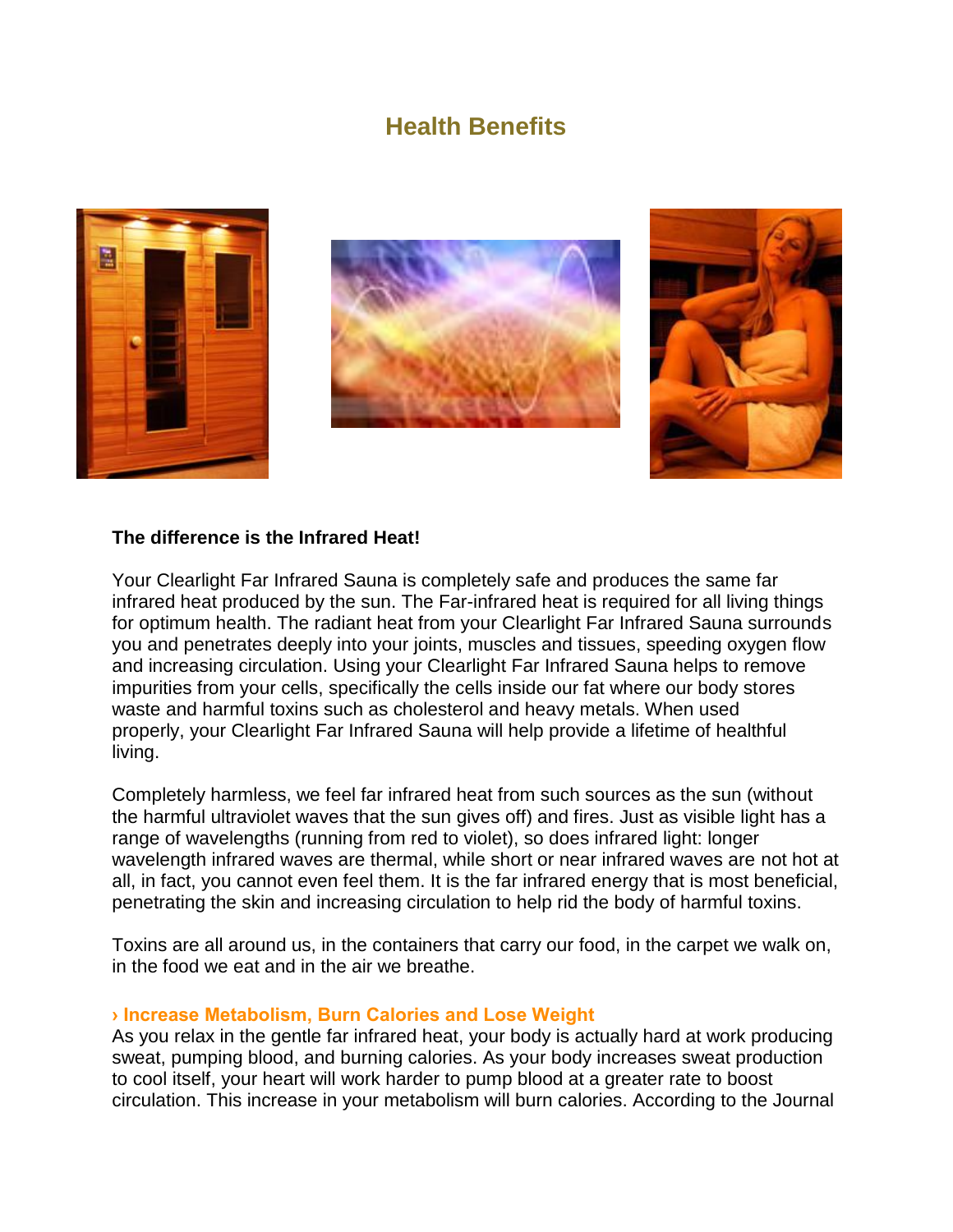of the American Medical Association, "Many of us who run do so to place a demand on our cardiovascular system, not to build big leg muscles. Regular use of a Sauna imparts a similar stress on the cardiovascular system, and its regular use may be as effective a means of cardiovascular conditioning and burning of calories as regular exercise." Day Spas and Medi-Spas around the world are using Infrared Saunas more and more to help eliminate cellulite. Since the far infrared radiant heat of the Clearlight sauna warms three times as deep as conventional saunas, it is significantly more effective at reducing cellulite. Read an Interview with actor Jeremy Davies in the New York Times describing how he lost 33 lbs. for the movie "Rescue Dawn" using an infrared sauna.

#### **› Relieves Muscle Pain**

The deep heat of your Clearlight sauna helps peripheral blood vessels dilate, bringing relief and healing to muscle and soft tissue injuries. Increased blood circulation carries off metabolic waste products and delivers oxygen-rich blood to oxygen-depleted muscle, so they recover faster. Muscles relax most readily when tissues are warm,for greater flexibility and range of motion. Far Infrared heat relieves muscle tension and thereby helping your body to make the most of its intended healing abilities. Infrared heat reduces soreness on nerve endings and muscle spasms as muscle joints and fibers are heated.

#### › **Improves the Immune System**

Your Clearlight Sauna's deep heating True Wave II™ infrared heaters will raise your core body temperature, inducing an artificial fever. Fever is the body's natural mechanism to strengthen and accelerate the immune response, as seen in the case of infection. This enhanced immune system, combined with improved elimination of toxins and wastes via intense sweating, increases your overall health and resistance to disease.

## **› Remove Toxins**

Infrared Sauna heat increases your blood circulation and stimulates the sweat glands, releasing built up toxins in the body. Daily sauna sweating can help detoxify your body as it rids itself of accumulated highly toxic metals (lead, mercury, nickel, and cadmium) as well as alcohol, nicotine, sulfuric acid, and other organic and inorganic compounds. "Traditional wisdom has suggested that saunas work largely by promoting detoxification through the sweat… Saunas also stimulate cells to release toxins which can then be eliminated by the liver and bowel. Several published studies have now shown that this hypothermic therapy can bring about the rapid removal of a wide range of toxic substances from the human body." John C. Cline, M.D., B.Sc., C.C.F.P., A.B.C.T., Medical Director of the Cline Medical Centre and Oceanside Functional Medicine Research Institute, Vancouver Island, British Columbia, Canada. "The best way to get rid of heavy metals and pesticide residues? The infrared sauna. It has been known for decades that sweating is a wonderful way to get rid of stored chemicals, including heavy metals. In fact, sauna is one of the detoxification procedures used in the Environmental Units in Dallas (Dr. William Rea) and North Charleston (Dr. Allan Lieberman) where the sickest of folks go to heal. But many people, myself included, never could tolerate a sauna. We felt weak, sick, fast heart rate, faint, dizzy, headachy, or just miserable.